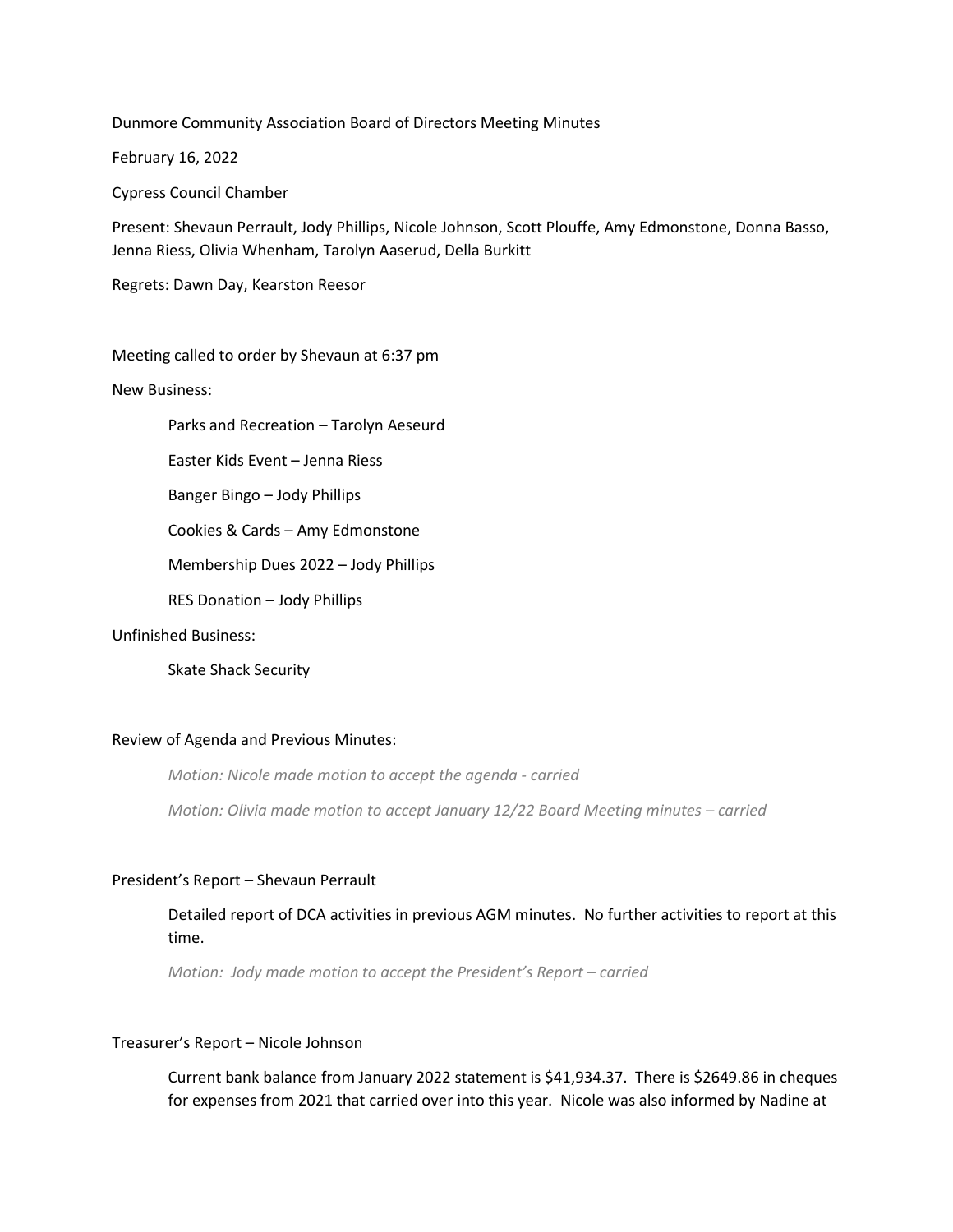the Cypress County office that when the water was turned back on to the rink after the lines were moved, they did not turn the billing back on as well. As a result, we owe approximately \$2000 in back-billing for water utilities which will be auto-paid on February 20<sup>th</sup>. The actual bill will be issued shortly for our records.

*Motion: Dawn made motion to accept the Treasurer's Report – carried*

#### New Business:

Parks and Recreation – Tarolyn Aaserud

Tarolyn advised that the DCA was made the offer a few years ago to turn the grounds maintenance (mowing, garbage removal, watering) over to the County and was declined. She made the same offer to the board so we can focus more on events and programming. If we wish to initiate this change, we are to send a formal request via email to LesleyAnn.

Soil is being sifted now to go into the ball diamond as there is currently a lack of soil for the hydroseeding that will commence this Spring. The perimeter of Sunrise Park will be hydroseeded, but the area directly around and adjacent to the park equipment will be sodded.

The Cypress County IT Department is investigating point-to-point Wi-Fi between the Cypress County building and the Sunrise Skate Shack. If this proceeds, the irrigation, video monitoring and remote locks will run on this Wi-Fi, and we will not need Shaw to trench Wi-Fi to the shack this Spring.

*Motion: Amy made motion for DCA to email Cypress County requesting they take over all groundskeeping for the Eagleridge and Sunrise Parks– carried*

*Motion: Nicole made motion for DCA to arrange porta-potties for the 2022 season from June 1-2022 to Sept 30-2022 if Cypress County does not agree to take that over.*

#### Easter Kids Event – Jenna Riess

Jenna will organize a kids-oriented event around Easter in April and requested \$300. She will reach out to Safety Buzz to see if we may use their facility.

*Motion: Melissa made motion to approve \$300 budget for Easter Kids Event – carried* 

## Banger Bingo – Jody Phillips

Banger Bingo is available on March  $26<sup>th</sup>/22$  and Rusty's Roadhouse has agreed to serve as the venue for the event. All food and drinks will be provided by Rusty's and liquor sales will fall under their license. Banger Bingo will provide lighting, music, 90 minute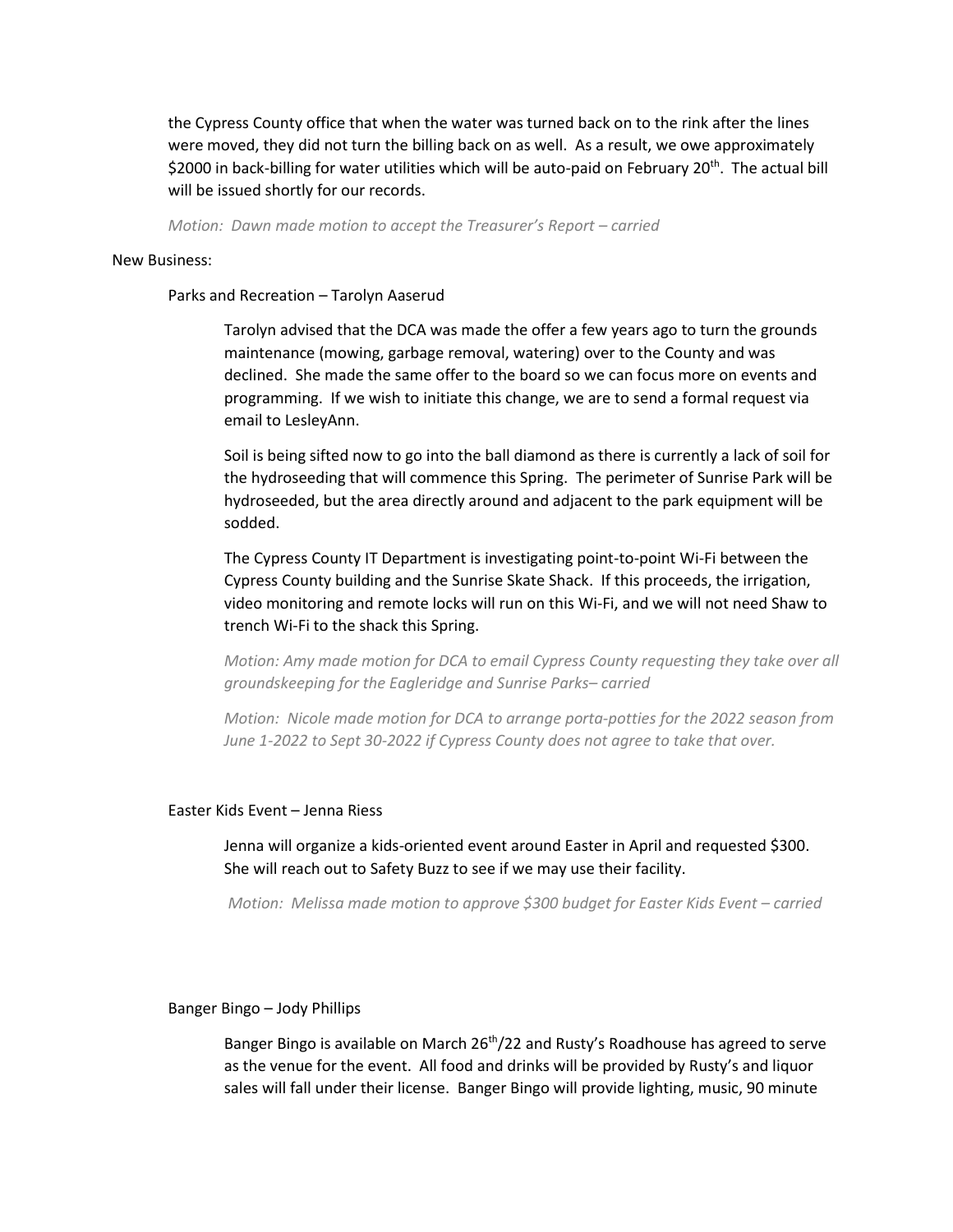show, prizes, then DJ until evening is over, and will facilitate the 50/50 draw. Show will start at 7pm. Rusty's will serve a Signature Beverage on our behalf and all proceeds will go to the DCA. She will supply the liquor and the DCA will pay the wholesale rate as a corkage fee. They will also see if Med Hat BrewCo will donate a small keg of beer to be tapped on site, and all sales will go to DCA. Rusty's will also ask all customers on Saturday if they want to donate \$5 per pizza to the DCA (optional). Event will cost \$1575.00. Recommend tickets are sold in advance. Capacity of back room is 73, with an additional 59 capacity in front of house. Event will be Adults Only.

After discussion, board agreed event will be ticketed (\$25ea), and private (unless tickets don't sell out by 1 week in advance).

*Motion: Olivia made motion to hire Banger Bingo for \$1500 + tax and to settle the account for liquor with Rusty's Roadhouse out of the proceeds of the Signature beverages – carried*

#### Cookies & Cards – Amy Edmonstone

Amy reported that the Dec 3. Cookies and Card Decorating Night expenses came to \$330.80. Donations totalling \$440.00 were received by local businesses; A&D Paving, Richardson Pioneer, BrewMaster, and a personal donation from Nevada Meyer.

Recommended that if the event is to be done again, it should be split into either decorating cookies or cards. There was 16 hours of preparation for the event, and it would go smoother if the kids could focus on one activity at a time.

*Motion: Jenna made motion to accept as information – carried*

## Membership Dues 2022 – Jody Phillips

Discussed the membership fees and they will remain at \$20 per person. Approximately 2 weeks before the current memberships expire on March 31, 2022, an email will be sent out to all members to remind them of the upcoming expiry date. The application form will need to be updated to reflect the new valid period.

Scott advised we find out if the County would allow us to put a membership flyer with an upcoming water bill which goes out to all residents of Dunmore. This would reach individuals not on Facebook and help expand our membership.

*Motion: Scott made motion to approve \$20 membership fee for 2022 and email Cypress County to add a flyer to be mailed with an upcoming water bill – carried*

RES Donation – Jody Phillips